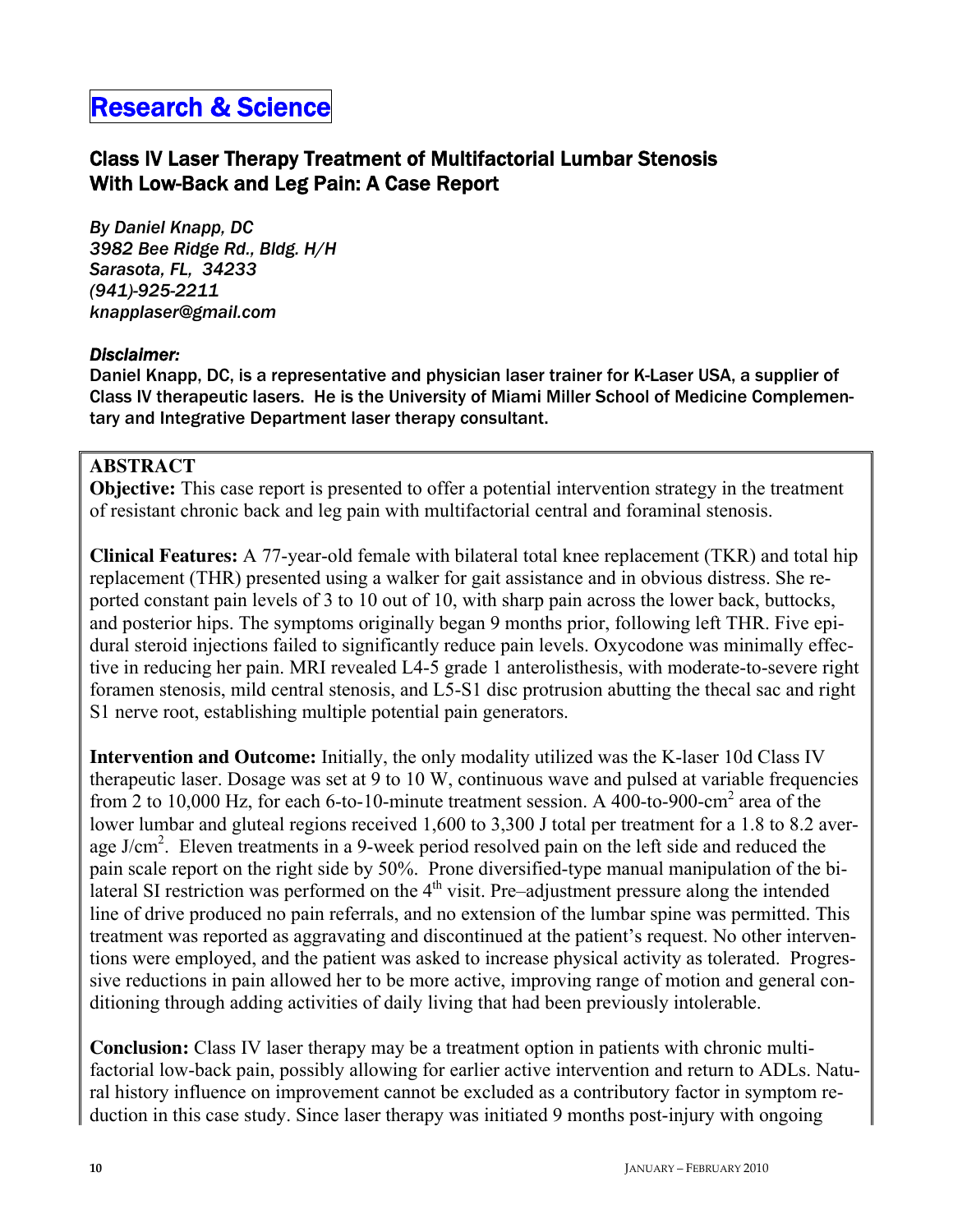symptoms, the amount of contribution is uncertain. More controlled studies with high-power laser therapy and significantly greater total doses than are possible with Class II and III lasers are necessary for a broader understanding of this emerging modality.

**Key Indexing Terms:** Laser therapy, low-back pain, intervertebral disc displacement, spinal stenosis

## **INTRODUCTION:**

Lumbar stenosis is present when neural elements are compromised in the central canal, lateral recess, and/or neural foramen. The prevalence of lumbar stenosis in the general population predilection is 1.7% to 8%; the condition usually develops in the  $5<sup>th</sup>$  to  $6<sup>th</sup>$  decades of life. This is typically due to degenerative changes of the disc, bulges, herniations, hypertrophic facets, ligamentum flavum overgrowth or buckling, and/or spondylolisthesis. Other complicating factors can include scoliosis, kyphosis, infection, or pathological spaceoccupying lesions. The impairment of the nerve roots and cord is more common from decreased cerebrospinal fluid (CSF) flow, which is responsible for 60% of nutrition to these structures, not frank compression.

Decompression surgery is considered the gold standard of care.<sup>1</sup> Typical symptoms include pain, numbness, and paresthesias in the posterolateral thighs and legs, radiating distally in dermatomal distribution, along with leg heaviness. Prolonged walking or sitting are often aggravating, with pain relieved by sitting and bending forward. Soft-tissue and bony hypertrophy contribute to thecal sac compression, as can degenerative spondylolisthesis, which is most common at L4/5 and can encroach on the L5 nerve root. $2$ 

This condition is seen routinely in the chiropractic practice with aging baby boomers and can present significant clinical challenges. Many patients will have already received extensive medical care, including OTC medication, NSAIDs, pain-relief medications, physical therapy, epidural steroid injections (ESIs), and/or decompressive surgery. Spinal manipulative procedures, soft-tissue techniques, physical therapy modalities, acupuncture, nutritional supplements, and stabilization exercises encompass the typical chiropractic treatment regimen.

Literature review produces conflicting evidence on chiropractic care of chronic low-back pain. Many studies are available on chiropractic management of chronic back pain, but there are limited studies of spinal stenosis, although they show potential benefit.<sup>3</sup> Chronic back pain studies often show mixed results. A 2004 Cochrane Review reported spinal manipulative therapy was not superior to other standard treatments for patients with acute and chronic  $LBP.<sup>4</sup>$ 

Certain types of manipulation, such as extension manipulation, can be contraindicated in the stenosis patient since this positioning has shown on MRI to further narrow spinal canal diameter.<sup>5</sup> A McKenzie-type approach to loading response can help to rule in or rule out manipulation directional strategies and assist in outcome assessment. Centralization of symptoms secondary to care correlates with improved extension  $ROM<sup>6</sup>$  Evans notes in his explanation of the Kemp's Test that a positive response for nerve root involvement in elderly patients is more likely to be secondary to degenerative joint disease, exostoses, inflammatory or fibrotic residues, narrowing from disc degeneration, or tumors, rather than disc herniation.<sup>7</sup>Decreasing inflammation of sensitized nociceptors of periarticular soft tissues, as well as innervated subchondral bone exposed by overlying cartilage erosion, may offer new pain-relief strategies.<sup>8</sup>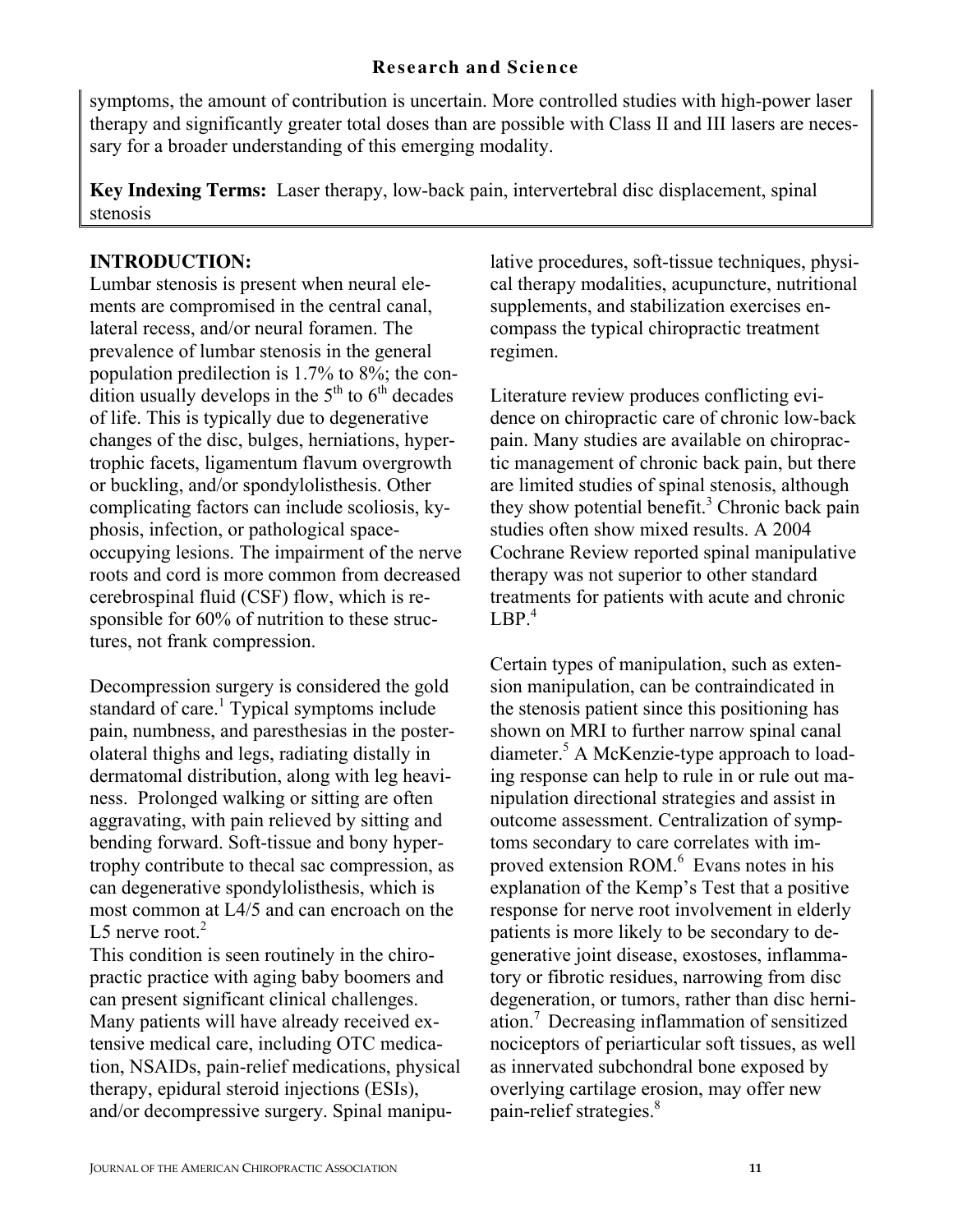Limited studies have been published on LBP and laser. Two separate papers have shown combined laser therapy and exercise to be more effective than exercise alone.<sup>9,10</sup> A 2008 Cochrane review of low-level laser therapy and nonspecific back pain showed there were insufficient data to draw firm conclusions.<sup>11</sup> This paper was challenged in 2008 by Bjordal<sup>12</sup> and reported to the contrary by Unlu*.* 13

## **CASE REPORT:**

A 77-year-old female in obvious distress sought chiropractic care. She presented with a kyphotic posture and using a walker for ambulation to unload the back. She was unable to stand without assistance. At the time of examination, she reported constant pain levels from 3 to 10 out of 10 (worst possible pain), with sharp pain in the lower back, buttocks, and posterior hips. Aggravating factors included quick movements and sitting for longer than one hour. Improving factors included lying down.

The complaints originally began upon awakening from a left total hip replacement (THR) surgery 9 months prior. She was referred to an orthopedic back specialist, who felt she was a non-surgical case and referred her for physical therapy. Physical therapy was discontinued after 4 weeks because of worsening symptoms. The patient was then referred to an anesthesiologist/pain management specialist. Prior care included five epidural steroid injections and oral Oxycodone, which offered a very limited reduction in pain. The patient discontinued the oral medication several months before time of examination because of intolerable side effects and fear of falling.

Pain levels had progressively returned to immediate post-THR levels at time of intake. Palpation revealed paralumbar hypertonicity and tenderness, and multiple gluteal trigger points without referral. SI joints were reported tender, and posterior-to-anterior restriction was evident on motion palpation. Lumbar extension was 5

degrees, with increased back and gluteal complaints increasing on repetitions, flexion 70 degrees, repetitions partially improving complaints. No focal reflex, focal motor, or sensory changes were noted.

Kemp's was positive for increasing lumbosacral/gluteal/posterior thigh pain, sitting root negative, and SI compression was positive for local pain bilateral. MRI revealed L4-5 grade 1 anterolisthesis with prominent bulge or protrusion, osteophytes, and facet DJD creating moderate to severe right foramen stenosis, mild central stenosis, and L5-S1 disc protrusion abutting the thecal sac and right S1 nerve root.

A diagnosis of symptomatic lumbar foraminal and central stenosis and bilateral sacroiliac joint restriction was given. The percentage contribution of SI dysfunction, disc protrusion vs. degenerative decreased foramen and canal diameter, could not be established. This is often encountered in complex multifactorial back pain so common in the elderly, especially in the absence of definite neurological findings. Prior partial response to ESIs possibly suggests central spine involvement. Worsening of symptoms and failure to significantly improve with prior modalities establishes multiple potential pain generators and case management complexity.

The initial goal of the treatment plan was to decrease chronic inflammation/irritation of deep and superficial lumbar nociceptors that had possibly become sensitized from ongoing stimulation. The plan was to improve paininduced deconditioning and ADL intolerance, opening the door for more active intervention. Aerobic conditioning was limited by prior bilateral total knee replacement (TKR) and THR surgeries.

Treatment consisted of the K-laser 10d, GaAS/GaAlAs dual 790 nm and 970 nm laser (K-laserUSA, 311 Royal Oaks Blvd, Suite 140- A, Franklin, TN 37064, www.k-laserusa.com)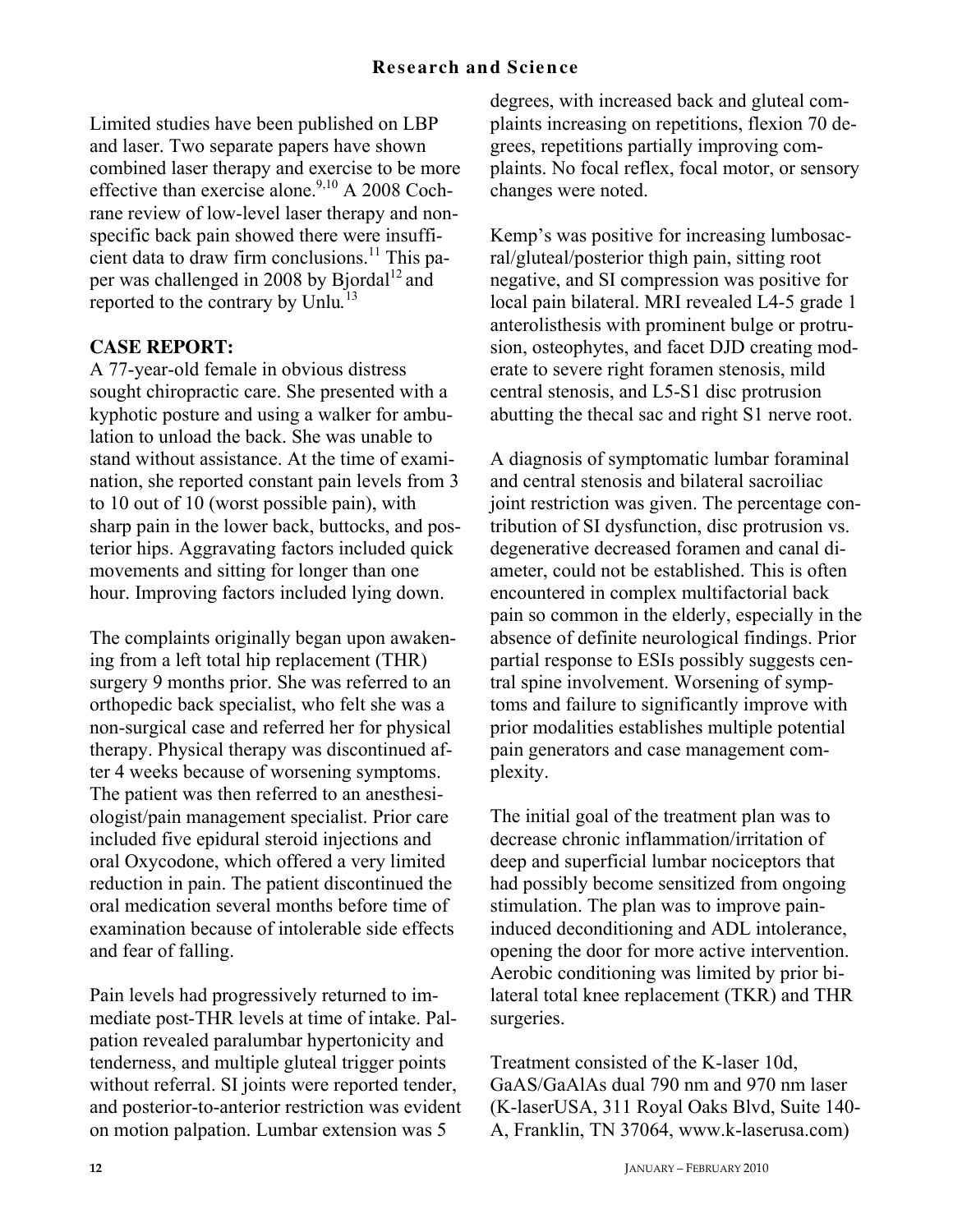as the sole intervention at 9 to 10 W, pulsed, variable frequencies, 6 to 10 minutes, over a 400-to-900  $\text{cm}^2$  area, 1,600 to 3,300 J total per treatment dosage. The treatment was applied twice in the first week, followed by one treatment a week for 9 weeks. This resulted in pain elimination on the left side and 50% pain reduction on the right side.

Care was interrupted, with a 2-month follow-up revealing retained left-side benefits and 75% improvement on the right. Improvements were noted in walking and in increased sitting tolerance. Complaints at the time of writing include complete retained resolution of left-side pain, intermittent ache, and infrequent sharp pain in the right lower buttock with quick movements. The patient could stand at the sink to prepare meals and was able to return to more outdoor activities, establishing sustained benefits of care.

## **DISCUSSION:**

Lasers work by using an energy source that directs photons into a resonance chamber containing a medium (e.g., GaAl, HeNe). This will stimulate the medium, driving electrons to a higher energy state. Upon return to ground state, energy is released in the form of a photon with an identical wavelength. If enough photons are pumped into the medium, high-energystate electron population inversion occurs, and the incident photon is not lost. Consequently, two identical photons are produced, and eventually a large number of same-wavelength (e.g., 790 nm) photons are concentrated in the lasing chamber. Reflective and partially reflective mirrors allow a percentage of photons to escape in the form of a beam and others to remain in the chamber to continue the population inversion process.<sup>14</sup> Current Class IV therapeutic lasers reach up to 12 W of continuous wave power.

Lasers have unique wavelengths, which are absorbed by tissues differently. All exhibit the unique qualities of monochronicity and coherence or the ability of light waves to travel in

parallel and phase to give laser energy direction and penetration. In multiple studies, therapeutic lasers have been shown to promote musculoskeletal tissue healing.<sup>15</sup> Laser therapy promotes healing from a variety of mechanisms known as laser photobiomodulation by photon absorption at a cellular level by photoreceptors or chromophores. The antiinflammatory properties of therapeutic laser have been shown to follow multiple pathways. These include the cytokines tumor necrosis factor (TNFalpha), IL1-beta, IL-6, and prostaglandin  $E2$ . Albertini<sup>16</sup> recently studied cytokine mRNA expression and modification in induced inflammation of rat paws. Treatment included laser irradiation at 660 and 684 nm with a dose of 7.5 J/cm<sup>2</sup>. Both groups had  $30\%$ to 40% lower mRNA for the above cytokines than controls 3 hours after treatment. Aim $bire^{17, 18}$  also revealed TNFalpha reductions with GaAlAs lasers in animal studies using 5.2  $J/cm<sup>2</sup>$  energy density. Bjordal<sup>19</sup> also published findings of decreased prostaglandin E2 with a 904 nm laser on human Achilles tendinitis at 5.4 J/point and a power density of  $20 \text{mW/cm}^2$ .

The antioxidative and cytoprotective role of therapeutic laser is a common focus of study. Anvi<sup>20</sup> and Liveira,<sup>21</sup> among others, have shown this by various mechanisms, including activation of antioxidants, cytoprotective proteins, and cytochrome c oxidase by GaAs 810 nm and 904 nm therapeutic laser stimulation. The effect of high-dose laser therapy on surgically induced disc injuries in a rat model resulted in a "remarkable increase in disc regeneration and healing following trauma."<sup>22</sup> Bjordal's recent review of literature on lowback pain found statistically significant improvement in nonspecific low-back pain patients treated with laser therapy, except in studies with too low a dose. $^{23}$ 

## **CONCLUSION:**

Laser therapy may have influenced the inflammatory and pain reduction parameters of this case. One cannot exclude the improvement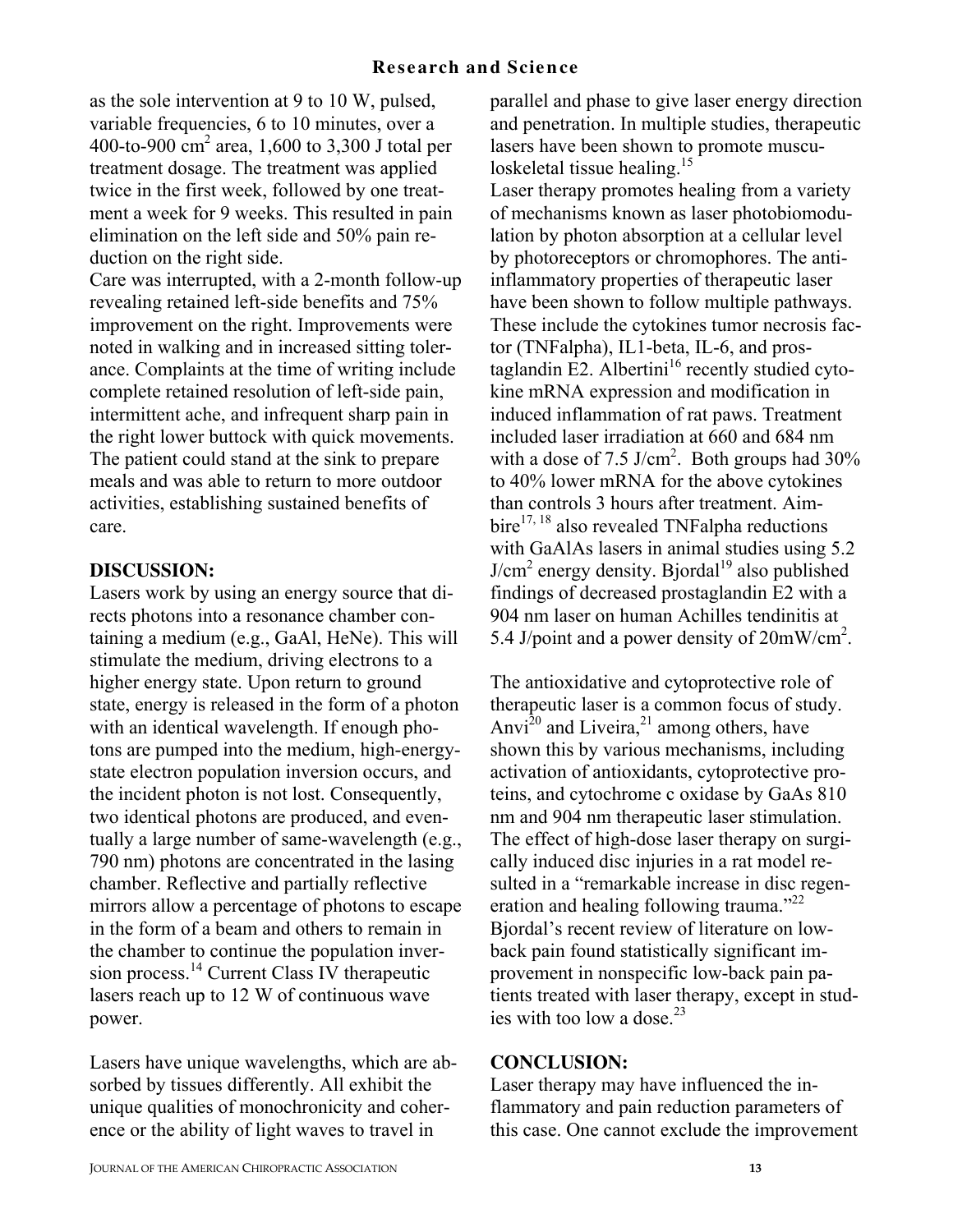## **Research and Science**

contribution from natural history. Class IV laser therapy may be a low-back pain treatment option for patients with untreated chronic lowback pain or for those who don't respond to medical treatment. More controlled studies with Class IV high-power therapeutic lasers and greater total doses than Class II and III lasers are necessary for a broader exposure and

understanding of the expanding use of laser therapy and effective dosage ranges.

### *Consent:*

Written informed consent was given for the anonymous use and publication of all clinical information, including imaging studies relating to this paper.■

#### **References**

- 1. Fraser JF, Huang RC, Girardi FP, Cammisa, FP. Pathogenesis, presentation, and treatment associated with coronal and sagittal spinal deformities. *Neurosurg Focus* 2003 Jan 15;14(1):e6.
- 2. Yuan P, Albert T. Managing degenerative lumbar spinal stenosis. *J Musculoskel Med* 2004;21:640-648.
- 3. Stuber K, Sajko S, Kristmanson K. Chiropractic treatment of lumbar spinal stenosis: a review of the literature. *J Chiropr Med* 2009 Jun;8(2):77-85.
- 4. Assendelft W, Morton S, Yu E, Suttorp M, Shekelle P. Spinal manipulative therapy for low-back pain. Cochrane Database of Systematic Reviews. 2004, Issue 1. Art. No.:CD000447. DOI: 10. 1002/14651858.DC00047.pub2.
- 5. Madsen R, Jensen T, Pope M, Sorensen J, Bendix T. The effect of body position and axial load on spinal canal morphology: an MRI study of central spinal stenosis. *Spine* 2008 Jan 1;33(1)61-7.
- 6. Bybee R, Olsen D, Cantu-Boncser G, Allen H, Byars A. Centralization of symptoms and lumbar range of motion in patients with low-back pain. *Physiother Theory Pract* 2009 May;25(4):257-67.
- 7. Evans R. *Illustrated Essentials in Orthopedic Physical Assessment.* Mosby-Yearbook Inc., St. Louis, MO, 1994: p. 284.
- 8. Niv D, Gofeld M, Devor M. Causes of pain in degenerative bone and joint disease: a lesson from vertebroplasty. *Pain* 2003 Jan;105:387-392.
- 9. Gur A, Karakoc M, Cevik R, Nas K, Sarac A, Krakoc M. Efficacy of low power laser therapy and exercise on pain and functions in chronic low back pain. *Lasers Surg Med* 2003;32(3):233-8.
- 10. Djavid G, Mehrdad R, Ghasemi M, Hasan-Zadeh H, Sotoodeh-Manesh A, Pouryaghoug G. In chronic low-back pain, low-level laser therapy combined with exercise is more beneficial than exercise alone in the long term: a randomized trial. *Aust J Physiother* 2007;53(3):155-60.
- 11. Yousefi-Nooraie R, Schonstein E, Keidari K, Rashidian A, Pennick V, Akbari-Kamrani M, Irani S, Shakiba B, Hejri S, Jonaidi A, Mortaz-Hedjri S. Low-level laser therapy for non-specific low-back pain. *Cochrane Database of Systemic Review*s 2008, Issue 2. Art. No.: CD005107. DOI: 10.1002/14651858.CD005107.pub4.
- 12. Bjordal J, Klovning A, Lopes-Martins A, Roland D, Joensen J, Slordal L. Overviews and systematic reviews of low -back pain. *Annals* 2008 May;148(10):789-790.
- 13. Unlu Z, Tasci S, Tarhan S, Pabuscu Y, Islak S. Comparison of 3 physical therapy modalities for acute pain in lumbar disc herniation measured by clinical evaluation and magnetic resonance imaging*. J Manipulative Physiol Ther* 2008 Mar;31(3):191-8.
- 14. *Iowa State University Laser Safety Manual.* Ms. April 2003, Second Revised Edition. Iowa State University.
- 15. Hode L, Turner J. *The Laser Therapy Handbook.* Prima Books AB, Grangesburg, Sweden, 2007: pp. 117-202.8.
- 16. Albertini R, Villaverde A, Aimbire F, Bjordal J, Brugnera A, Mittmann J, Silva J, Costa M. Cytokine mRNA expression is decreased in the subplantar muscle of rat paw subjected to carrageenan-induced inflammation after low-level laser therapy. *Photomed Laser Surg* 2008; 26(1):19-24.
- 17. Aimbire F, Albertini R, Pachecco M, Castro-Faria-Neto H, Leonardo P, Iversen V, Lopes-Martins R, Bjordal J. Low-level laser therapy induces dose-dependent reduction of TNFalpha levels in acute inflammation. *Photomed Laser Surg* 2006; 24(1):33-7 (ISSN: 1549-5418).